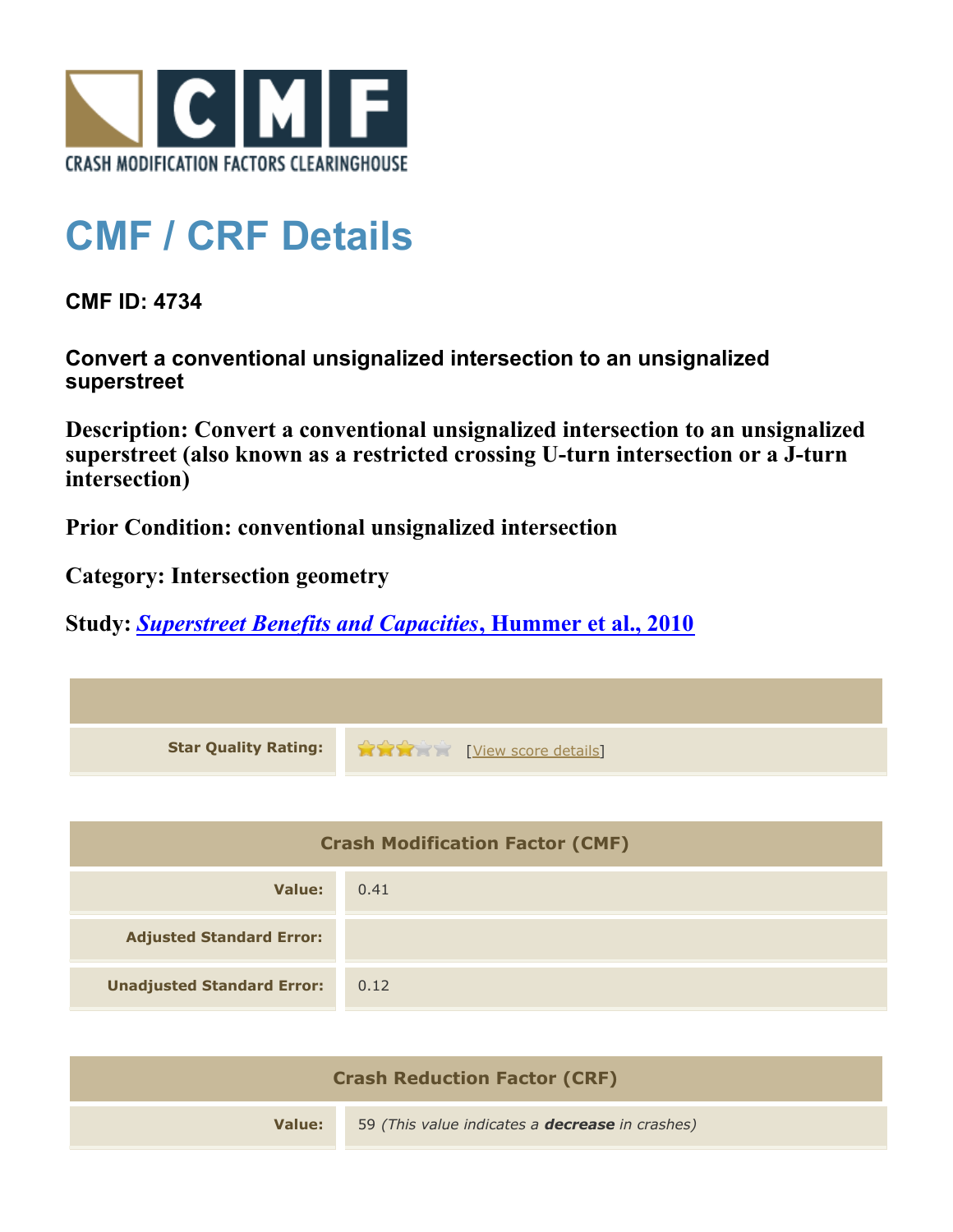**Adjusted Standard Error:**

**Unadjusted Standard Error:** 12

| <b>Applicability</b>                    |                                                   |
|-----------------------------------------|---------------------------------------------------|
| <b>Crash Type:</b>                      | Left turn                                         |
| <b>Crash Severity:</b>                  | All                                               |
| <b>Roadway Types:</b>                   | Principal Arterial Other                          |
| <b>Number of Lanes:</b>                 |                                                   |
| <b>Road Division Type:</b>              | Divided by Median                                 |
| <b>Speed Limit:</b>                     |                                                   |
| <b>Area Type:</b>                       | Rural                                             |
| <b>Traffic Volume:</b>                  |                                                   |
| <b>Time of Day:</b>                     | All                                               |
| If countermeasure is intersection-based |                                                   |
| <b>Intersection Type:</b>               | Roadway/roadway (not interchange related)         |
| <b>Intersection Geometry:</b>           | 3-leg, 4-leg                                      |
| <b>Traffic Control:</b>                 | Stop-controlled                                   |
| <b>Major Road Traffic Volume:</b>       | 5900 to 33500 Annual Average Daily Traffic (AADT) |
| <b>Minor Road Traffic Volume:</b>       | 330 to 5000 Annual Average Daily Traffic (AADT)   |

| <b>Development Details</b>      |              |  |
|---------------------------------|--------------|--|
| <b>Date Range of Data Used:</b> | 1991 to 2010 |  |
| <b>Municipality:</b>            |              |  |